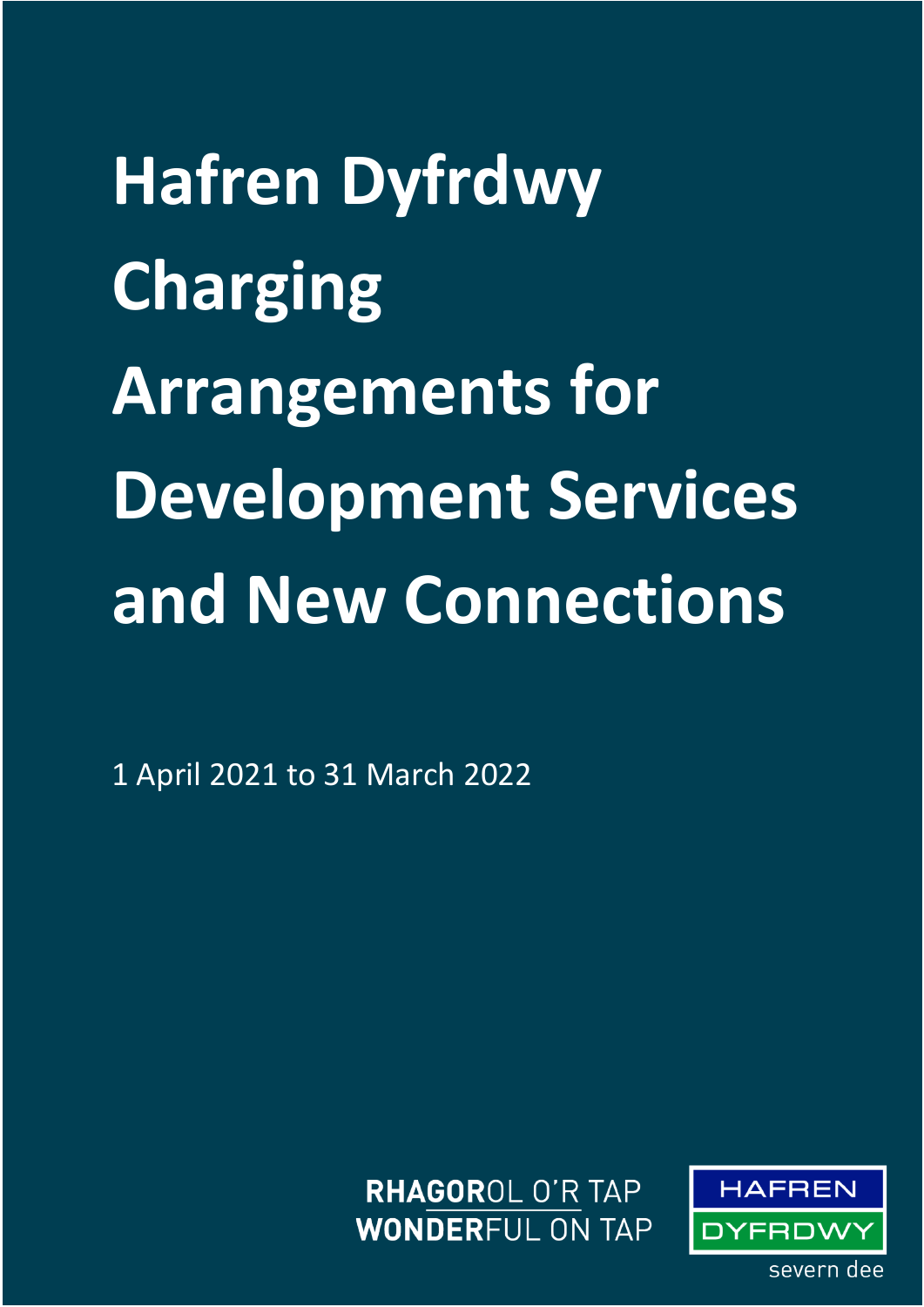## **About this document**

This Charging document is relevant to all of our developer customers and contains details of the charges associated with new connections for water and sewerage.

Throughout this document, the term "developer" refers to all of our customers who are building and developing properties. It summarises the process that our customers need to follow to get a new connection onto Hafren Dyfrdwy's water and/or sewer network and helps you make an informed choice as to who completes the work.

#### **Charging Year**

This Charging document covers the period 1 April 2021 to 31 March 2022

#### **Any questions**

If you have any questions about this Charging Arrangement Document please call the developer services team on 0330 678 1481. Our opening hours are Monday to Thursday 8.30am to 5.00pm and Friday 08.30am to 4.30pm.

#### **VAT**

Where we've shown charges as being exclusive of VAT we'll add VAT, if applicable, at the appropriate rate.

Broadly the VAT liability of our charges for water connections and mains, or sewer requisitions is determined by the type of properties that will be connected to our network. For example, if you have a new housing development and wish to requisition a new water main that will be used to connect houses during the course of their construction, our charges will be zero rated for VAT purposes. Whereas our charges for laying mains and making connections to existing properties, or commercial properties, will be subject to VAT at the standard rate of 20%. In addition, certificated VAT reliefs may apply to charges for the connection of certain residential or charitable properties and a reduced VAT rate of 5% applies to certain properties that are being renovated or converted for residential use.

#### **HM Revenue & Customs (HMRC) new requirement**

HMRC plan to introduce a new requirement on 1 March 2021 which affects supplies of construction services made between construction businesses which is called the domestic reverse charge for construction services.

However, HMRC has accepted that this new requirement **does not apply to our new connection charging** arrangements because the income relates to alterations to Hafren Dyfrdwy networks which are used to provide clean and waste water services to our customers.

Consequently, our quotations and invoices for charges will remain subject to VAT, when applicable, in the normal manner and do not fall within the scope of the reverse charge arrangements.

Further information is contained in section 18 of HMRC's online technical manual which may be accessed *[here.](https://eur02.safelinks.protection.outlook.com/?url=https%3A%2F%2Fwww.gov.uk%2Fguidance%2Fvat-reverse-charge-technical-guide%23end-users-and-intermediary-supplier-businesses&data=04%7C01%7CZahir.Nawaz%40severntrent.co.uk%7C2660a2ac6b11465670f308d8c1eeb5b6%7Ce15c1e997be3495c978eeca7b8ea9f31%7C0%7C0%7C637472578276242164%7CUnknown%7CTWFpbGZsb3d8eyJWIjoiMC4wLjAwMDAiLCJQIjoiV2luMzIiLCJBTiI6Ik1haWwiLCJXVCI6Mn0%3D%7C1000&sdata=ppr%2Fik6llQAxGaAscOCkb1cxOxBHkBz0uJc835dmHx4%3D&reserved=0)*

## **Choice within the connections market**

**In this section we'll tell you about how developers have a choice with regards to whom carries out certain works in relation to new connections.**

We recognise that the market for new infrastructure for water and sewerage is open to competition and welcome this. When a developer needs a new water or sewer connection they can choose to get a quotation, or estimate, for their connection charges from any or all of the providers below. This means that the developer can choose the most appropriate cost and delivery mechanism to meet their development needs.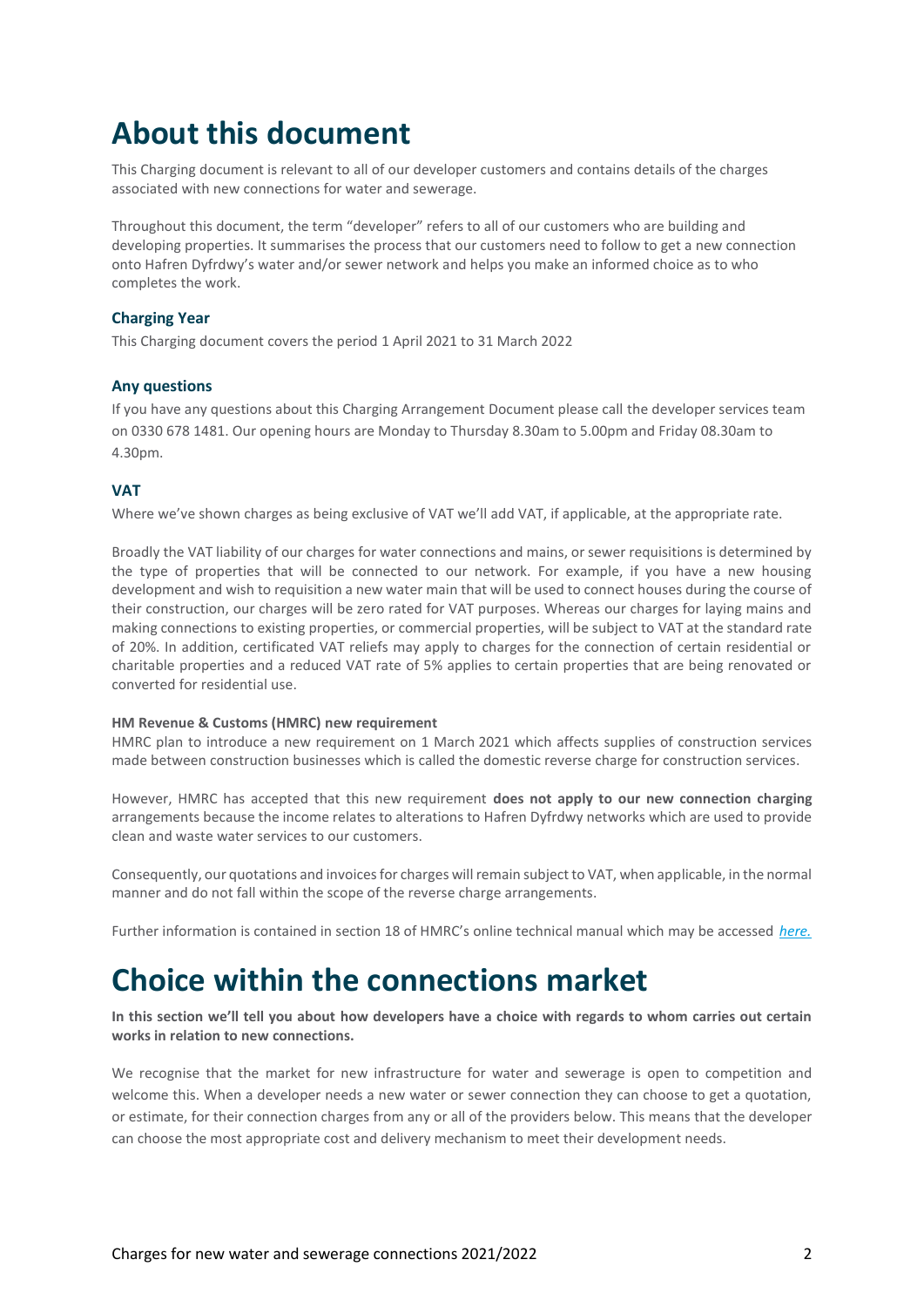

A developer can choose one of the following options (in no particular order of preference):

- Hafren Dyfrdwy to complete the works for water and for example lay a new water main, complete a water service connection, and so on.
- Hafren Dyfrdwy will complete a sewer connection on your behalf if we elect to under S107 of the Water Industry Act 1991, or if you requisition an outfall across third party land under S98 of the Water Industry Act 1991.
- A Self Lay Provider (SLP) to complete the works for water connections

Primarily a SLP completes the works for water mains laying and service connections and to do this they are required to be accredited b[y Lloyd's Register](https://www.lr.org/en/) under th[e Water Industry Registration Scheme](https://www.lr.org/en/utilities/water-industry-registration-scheme-wirs-wirsae/) (WIRS) and a list of WIRS accredited contractors can be found [here.](https://www.lr.org/en/utilities/water-industry-registration-scheme-wirs-wirsae/search/) When a SLP gives a quotation, or estimate, of its charges to a developer it will include the charges of any non-contestable works that Hafren Dyfrdwy will be doing. If the SLP has asked Hafren Dyfrdwy to complete some contestable works these will also be included in the quotation/estimate.

• A drainage contractor**,** working on behalf of the developer, to complete the on-site works and/or sewer connections. A drainage contractor can lay the sewer pipework and as a minimum these need to meet Building Regulations and relevant adoption requirements. In order to connect to our sewer network the works will need to be approved, inspected and signed-off as acceptable.

Assets which are offered to Hafren Dyfrdwy for adoption must be designed and constructed to the Design & Construction Guidance under the Codes for Adoption published by Water UK. A formal agreement using the national standard template also needs to be completed.

On completion of all works, and subject to meeting the requirements under the Code for Adoption, the assets will be vested as public sewers following a maintenance period (currently 12 months) and the completion of any legal requirements. After this time we take on the responsibility for their operation and future maintenance.

- You can access the Design & Construction guidance and all other Codes for Adoption documentation on the Water UK [Website](https://www.water.org.uk/sewerage-sector-guidance-approved-documents/) (https://www.water.org.uk/sewerage-sector-guidance-approveddocuments/).
- A New Appointment and Variation (NAV) to complete the works for water and sewer connections.

A developer can apply to a NAV to lay the water and sewer pipework for a development area, provided the site meets criteria set by our regulator, Ofwat. The most common criteria is that the site's currently unserved by the incumbent water company. When the developer chooses this route the NAV applies to Ofwat, for a New Appointment or Variation (to their licence) and, if approved, the NAV becomes the local water and/or sewer company for the area of the development. The NAV company has the same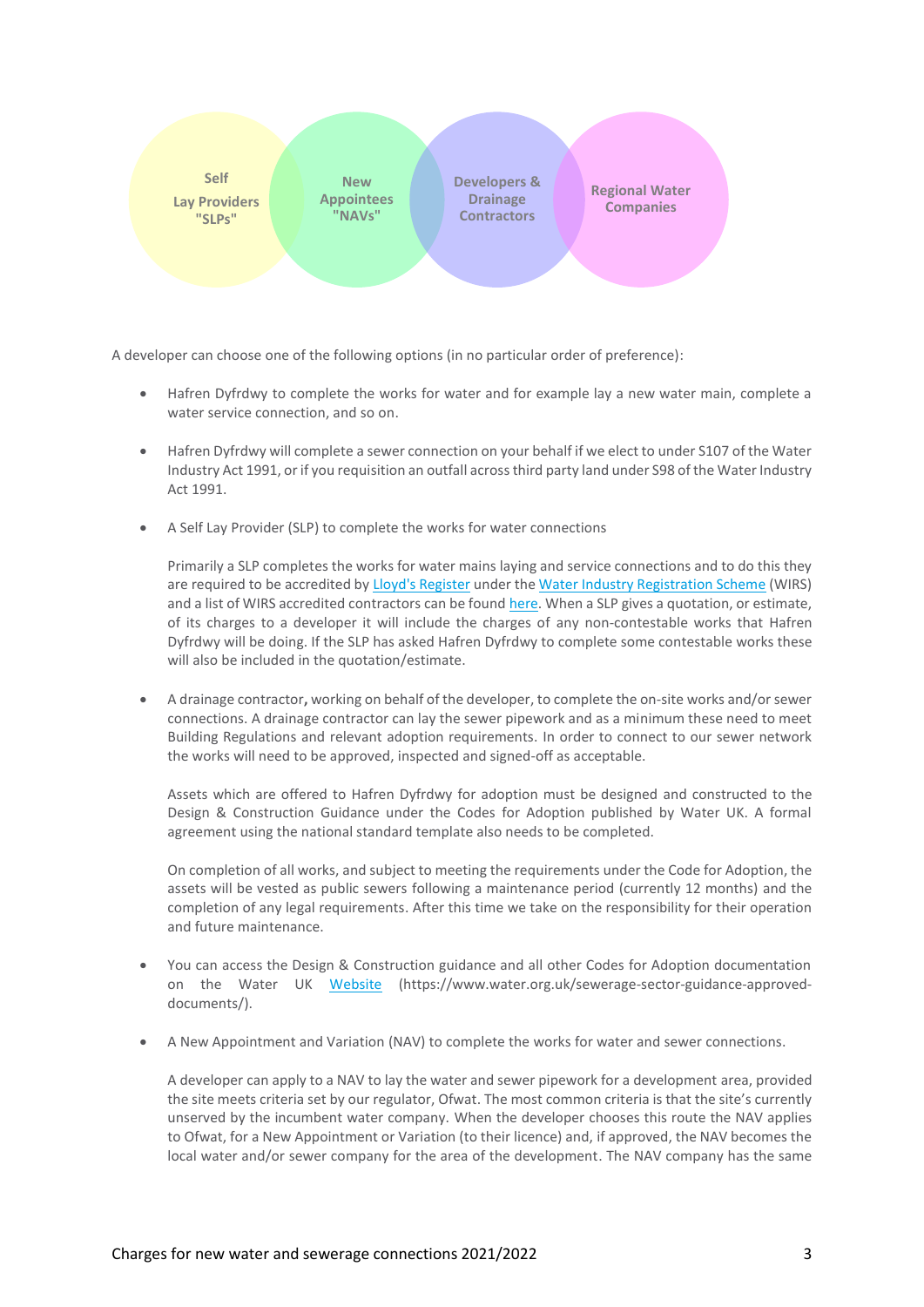duties and responsibilities as the previous statutory water company, including for the operation and maintenance of the assets, customer service and billing within the area of it's appointment.

A NAV can apply directly, or on behalf of a developer, to Hafren Dyfrdwy for water and sewer connections. This will generally consist of connections from the site boundary to our existing network and is known as a "bulk supply" or "bulk discharge" arrangement for the water supply or waste connection respectively.

You can find details of Income Offset relating to NAV sites within this document.

You can find our bulk water supply tariff for our NAVs in our [Wholesale Scheme of Charges.](https://www.hdcymru.co.uk/content/dam/hdcymru/my-account/our-charges/2021/hd-nhh-wholesale-charges-21-22.pdf)

**To find out more about NAVs - take a look a[t Ofwat's process](https://www.ofwat.gov.uk/wp-content/uploads/2015/12/navprocesslm.pdf) an[d Ofwat's website.](https://www.ofwat.gov.uk/regulated-companies/markets/nav-market/)**

## **Section 1 – The connections process**

#### **Who can apply**

It's the owner of the land, or someone who has significant interest in the land, who needs to apply for a new water and/or sewer connection. This may be an individual or a company.

We'll accept an application form from an agent or a consultant working for the applicant, but it's the applicant who is responsible for the content in the application form and must sign the declaration at the end of the form.

#### **How do I apply**

All of our new water and sewer connection [application forms](https://www.hdcymru.co.uk/building-and-developing/regulations-and-forms/application-forms-and-guidance/) are on our website. You can email it to us at [new.connections@hdcymru.co.uk](mailto:new.connections@hdcymru.co.uk) in a zip file or post it back to us including any supporting documents to:

Hafren Dyfrdwy Cyfyngedig PO Box 5311 Coventry CV3 9FL

Alternatively, please call the developer services team on 0330 678 1481 and they'll send you an application form in the post. Our opening times are 8.30am to 5pm Monday to Thursday and 8.30am to 4.30pm on Friday.

As well as application forms we have a number o[f guidance notes](https://www.hdcymru.co.uk/building-and-developing/regulations-and-forms/application-forms-and-guidance/) which you may want to read before applying, or use as a reference throughout the new connection process.

#### **How to make a payment**

You can pay for any of our charges by credit/debit card, by BACS or by cheque.

#### **Credit/debit card**

We accept all major credit/debit cards and to pay by card simply call us on 0330 678 1481.

Please don't email your credit/debit card details to us.

#### **BACS**

You can make a BACS payment to our bank account using the details below:

| Bank:                               | <b>Barclays</b>                         |
|-------------------------------------|-----------------------------------------|
| Sort code:                          | 20-00-00                                |
| <b>Account Number:</b>              | 33604071                                |
| UTR Number:                         | GB486985565                             |
| <b>Company Registration Number:</b> | 054 15325 13168                         |
| Reference:                          | <notification number=""></notification> |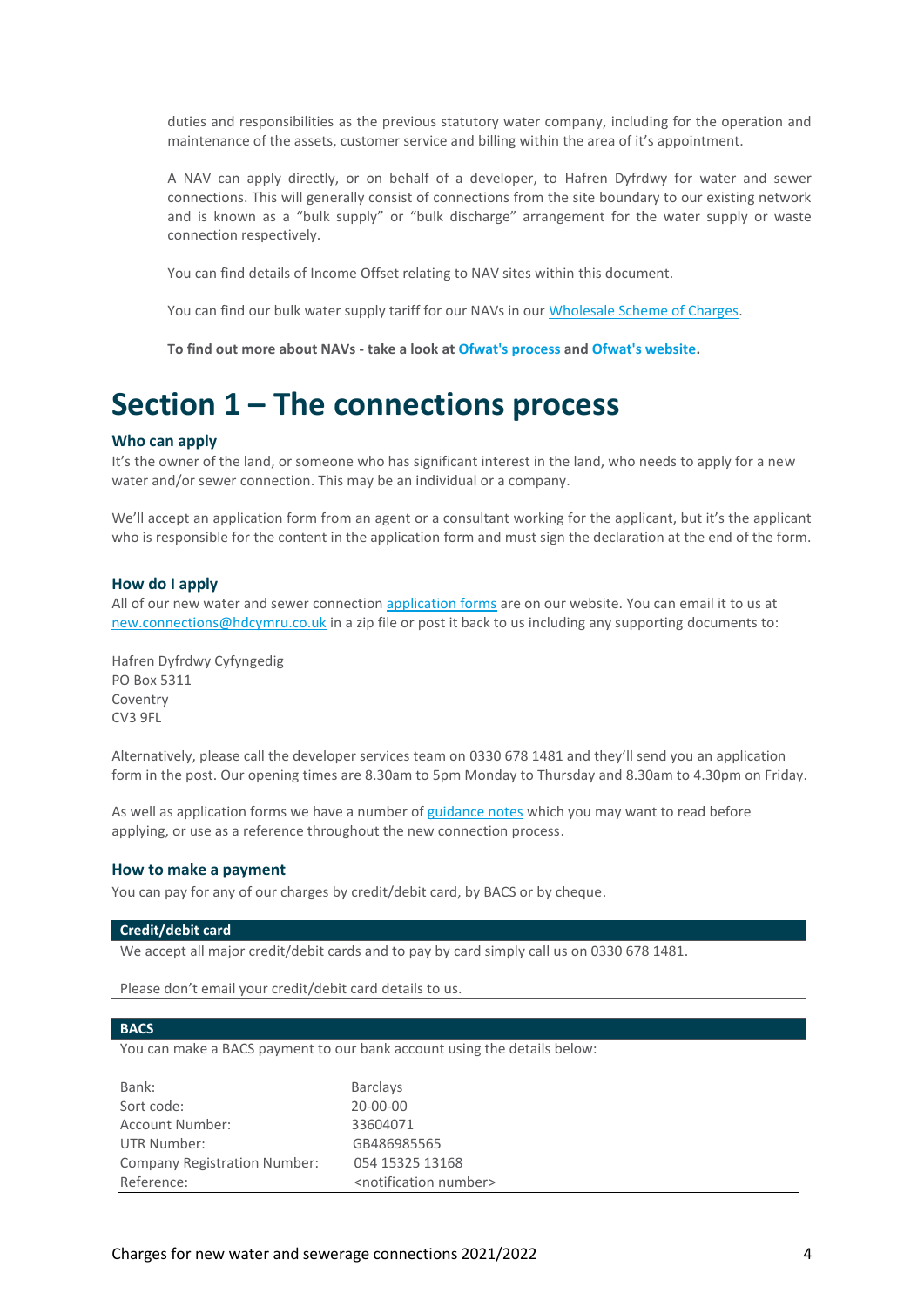The notification number is the reference number that we'll send you when we acknowledge receipt of your application form.

Note - if this isn't provided it may delay your application.

#### **Cheque**

Please make your cheque payable to Hafren Dyfrdwy Cyfyngedig and send it to us at:

Hafren Dyfrdwy Cyfyngedig PO Box 5311 Coventry CV3 9FL

#### **How we let you know we've received your application**

Once we've received your application form we'll acknowledge receipt and provide you with a reference number within 5 calendar days. Your application will then be assigned to a member of our team who'll be your point of contact during the quote process.

#### **How long a quote is valid for**

All of our quotes, agreements and approval notices are valid for six months from the date of the covering letter. If a quote hasn't been accepted by the applicant within this six month period, and the charges paid, the quote will be cancelled. If the works are still to go ahead after this time the applicant will have to send us a new application for the connection and pay the fee. This new application will be valid for 6 months.

If an approved connection has not been completed within this six month period, you'll need to send us a new application and fee as another approval will be needed.

### **Section 2 – Service connections charges**

#### **Application fee**

When you've completed the relevant form please return it with the correct application fee (shown below) and supporting plans showing the property location (i.e. ordinance survey extract). Please note these are nonrefundable fees and include VAT at the rate shown for providing a quotation for new water service connections that must be paid at the time you submit your application.

| <b>Water service connection</b>                                                                                                                                                                                                            | Charge  | <b>VAT</b> |
|--------------------------------------------------------------------------------------------------------------------------------------------------------------------------------------------------------------------------------------------|---------|------------|
| We'll send you a detailed breakdown of the charges, for a<br>25/32mm water service connection.<br>This includes those connections needed for a temporary supply, a<br>supply for agricultural use and for the splitting of a shared supply | £155.34 | 20%        |
|                                                                                                                                                                                                                                            |         |            |
| Large diameter                                                                                                                                                                                                                             | Charge  | <b>VAT</b> |
| <b>Water service connection</b>                                                                                                                                                                                                            |         |            |
| We'll send you a detailed breakdown of the charges for a 50mm+                                                                                                                                                                             |         | $- - - -$  |

we inserid you a detailed breakdown or the charges for a bommer<br>water service connection **E331.74** 20% We'll visit the site if required to assess your requirements including any potential traffic management costs, the impact this has on our network and what's required to complete the connection. We'll send you a breakdown

# of the costs for making the connection.

**Water service connection – requote** 

When there has been a change in the detail and design to your development, we'll need to send you up to date charges. Once you have stipulated these changes, we can process this for you. This is a non-refundable charge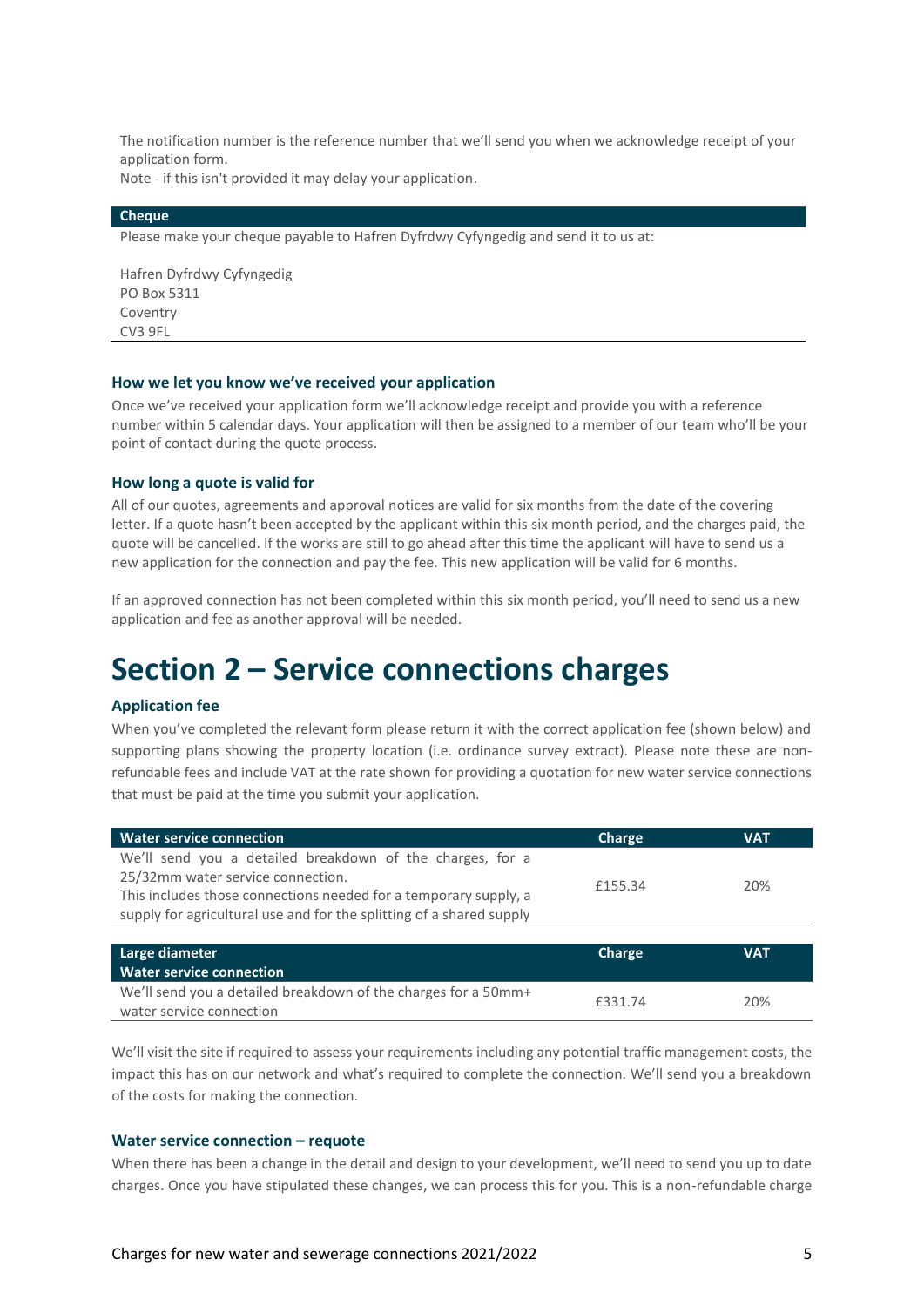and includes VAT at the rate shown. Please note that if your application has simply expired you'll need to pay the original application fee above. All requotes are valid for 6 months.

| Requote for a water service connection 25mm-32mm                         | Charge | <b>VAT</b> |
|--------------------------------------------------------------------------|--------|------------|
| We'll send you updated charges for a 25/32mm water service<br>connection | £46.18 | 20%        |
|                                                                          |        |            |
| Requote for a water service connection 50mm+                             | Charge | <b>VAT</b> |

#### **The infrastructure charge**

The Water Industry Act (1991) allows water companies to recover costs from its developers for providing or improving its infrastructure for new connections to its water and sewer network.

There are two infrastructure charges – one for water services and one for sewerage services. Both the water and sewerage infrastructure charge pays for all non-site specific network reinforcement work needed as a result of a new development and new connections to our existing water and sewer network and will include works, amongst others, to provide or alter existing water mains, service reservoirs, sewers and pumping stations.

Any network reinforcement work needed as a direct result of new domestic development is included in the infrastructure charges, but water for industrial use will be identified in the requisition quotation (along with any programme impact).

In certain situations, when we provide the water supply but not the waste water services we are required to recover infrastructure charges on behalf of other statutory undertakers. In these circumstances we would ask that you please refer to the relevant undertaker's website for infrastructure charges detail.

Therefore, alongside the cost of connection the following charges will also need to be paid:

| Infrastructure charges | <b>Charge</b> | <b>Unit</b>  | VAT |
|------------------------|---------------|--------------|-----|
| Water                  | £402.15       | Per property | 0%  |
| Sewerage               | £402.15       | Per property | 0%  |

There is no value added tax (VAT) payable on an infrastructure charge.

#### **Water for construction**

If you're building new properties on a development site you'll often need water for construction, e.g. to mix concrete, plaster, washing down, etc. Unless you have a temporary metered supply (i.e. a hired standpipe) or are utilising an existing metered supply, we'll charge you a fixed charge for water for construction. Value Added Tax (VAT) is payable.

From 1 April 2021 you'll be charged for **water for construction per property** when:

- 1. The water service connection is a 25mm-32mm for any newly built household property.
- 2. The water service connection is a large diameter connection for a newly built household property.
- 3. The water service connection is on any non-household property with a 25mm+ connection.

| <b>Water for construction</b>                                                                         | <b>Charge</b> | Unit                    | <b>VAT</b> |
|-------------------------------------------------------------------------------------------------------|---------------|-------------------------|------------|
| Household property and non-household property with a<br>25mm-32mm connection.                         | £80.99        | Per property            | 20%        |
| Non-household property with a 25mm+ connection.<br>This represents m3 of construction not m3 storage. | £1.1756       | Per unit of<br>property | 20%        |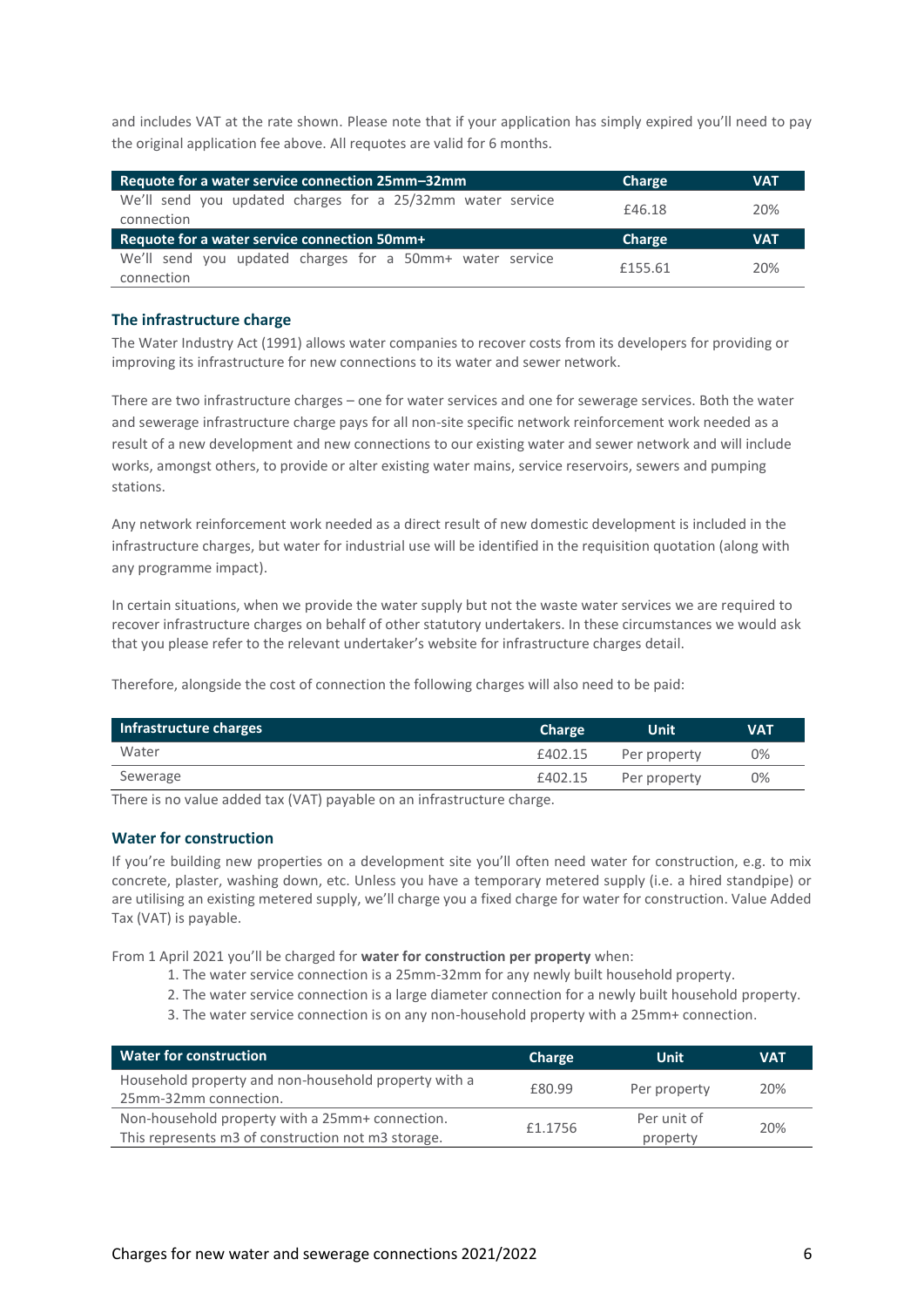#### **Meters**

Part of the new water service connection work includes the installation of a meter - either externally into a boundary box, or internally in a block of flats - and the collection of the meter details, often called the commissioning of the meter, so the billing account for the property can be set up.

The installation and commissioning of the meter is a contestable activity and can be completed by any provider. For a service connection and meter fit that is not being completed by Hafren Dyfrdwy there is a charge for delivering meters to the development site. For a meter delivery there is no limit on the number of meters delivered to site. However, if a meter is lost once we've delivered it to site you can request a new one, but you will be charged another meter delivery charge and for the cost of the lost meter.

The setting up of the billing account is a non-contestable activity and therefore can only be completed by Hafren Dyfrdwy.

The charges below are for the installation and commissioning of a meter as part of a standard single water service connection. When installing and commissioning meters alongside the connection activity for a single connection there is no extra cost.

| Meter type                                                                                      | <b>Charge</b> | <b>Unit</b> |
|-------------------------------------------------------------------------------------------------|---------------|-------------|
| Install and commission an external 15mm meter in the Boundary Box<br>at the point of connection | £0.00         | Per meter   |
| Install and commission an external 22mm meter in the Boundary Box<br>at the point of connection | f0.00         | Per meter   |

The meter charges below cover the circumstances when the meter activity is completed as a standalone activity (i.e. not alongside single connection activity). Carrying these activities out in a standalone fashion does incur extra cost.

| Meter type                                                        | Charge  | <b>Unit</b>  |
|-------------------------------------------------------------------|---------|--------------|
| Install and commission an external 15mm meter in the Boundary Box | £28.23  | Per meter    |
| Install and commission an external 22mm meter in the Boundary Box | £36.29  | Per meter    |
| Install and commission a 15mm or 22mm radio read meter            | £34.40  | Per meter    |
| To check the installation and commission of a meter               | £34.40  | Per meter    |
| Provide and install a Pulse Meter Unit <40mm                      | £51.63  | Per meter    |
| Provide and install a Pulse Meter Unit >40mm                      | £174.37 | Per meter    |
| Meter delivery                                                    | £55.96  | Per delivery |
|                                                                   |         |              |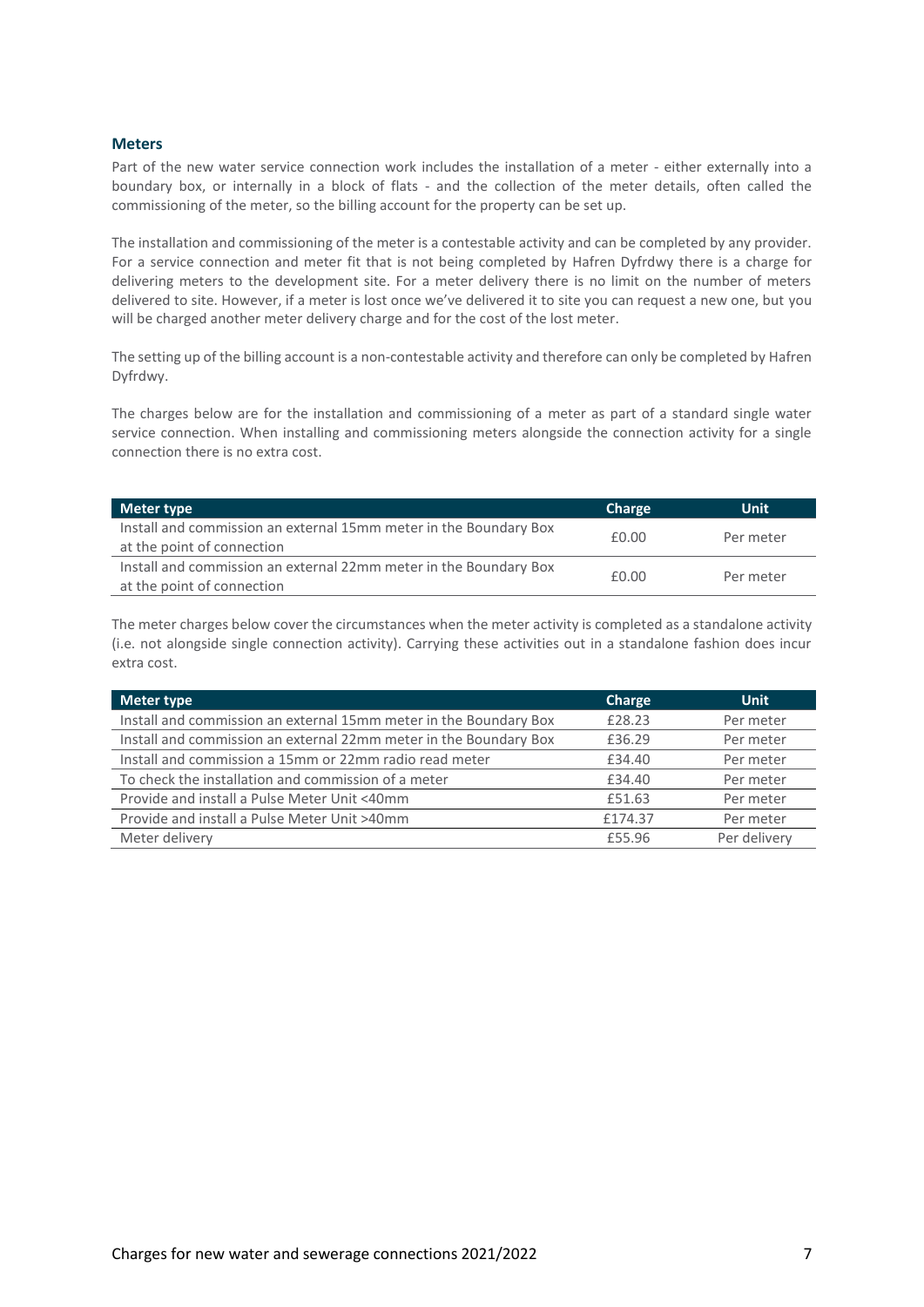#### **Mandatory domestic sprinkler systems**

The domestic split supply to a premise for a sprinkler system will receive no additional charge or be metered at the point of separation for the sprinkler. This is in line with the Building Regulation 2010 Statutory Instrument, Section 7A regulation 37A and 37B requiring all new domestic buildings within Wales to have a fire suppression system installed.

The fire suppression system must be designed and installed in accordance with BS 9251:2014 (Fire Sprinkler Systems for Domestic and Residential Occupancies – Code of Practice). Hafren Dyfrdwy will be required to check the proposed fire suppression system is compliant with the Water Supply Regulations 1999. Hafren Dyfrdwy does not have any involvement in the design and installation of the fire suppression system and this must be undertaken by the developer, installer or designer of the fire suppression system.

You can find out mor[e here.](https://www.hdcymru.co.uk/content/dam/hdcymru/building-and-developing/documents/HD_Domestic_Fire_Sprinkler%20Systems_Wrexham.pdf)

## **Section 3 – Development enquiry**

#### **Requesting a copy of our water and sewer network plans**

Before you start any development work you can request a copy of our existing water mains and sewerage network plans to check that your site is within the Hafren Dyfrdwy boundary.

If you need to know where the Hafren Dyfrdwy water and/or sewer network is located around your proposed development site, you can obtain a clean water and waste water map directly from [www.digdat.co.uk.](http://www.digdat.co.uk/)

Alternatively, you can view our maps free of charge, by appointment only by visiting Hafren Dyfrdwy at: Packsaddle Wrexham Road Rhostyllen LL14 4EH

To book an appointment you'll need to call 0345 601 6616 and select option 1, our lines open from 9am to 4pm Monday to Thursday and 9am to 3:30pm on a Friday. Sessions are booked in 1 hour slots and the first session starts at 8:30am and the last one of the day is at 2:30pm.

**Note**: all details must be checked and not assumed to be correct.

These charges are non-refundable and include VAT at the rate shown.

| Water or sewer map                                         | Charge | VAT |
|------------------------------------------------------------|--------|-----|
| We'll send you a map of the Hafren Dyfrdwy water or sewer  | £24.00 | 20% |
| network within the area you request – size A4 or A3        |        |     |
| We'll send you a map of the Hafren Dyfrdwy water or sewer  | £25.00 | 20% |
| network within the area you request – size A2              |        |     |
| We'll send you a map of the Hafren Dyfrdwy water or sewer  | £30.00 | 20% |
| network within the area you request - size A1              |        |     |
| We'll send you a map of the Hafren Dyfrdwy water or sewer  | £45.00 | 20% |
| network within the area you request - size A0              |        |     |
|                                                            |        |     |
| Water and sewer map                                        |        |     |
| We'll send you a map of the Hafren Dyfrdwy water and sewer | £30.00 |     |
| network within the area you request - size A4 or A3        |        | 20% |
| We'll send you a map of the Hafren Dyfrdwy water and sewer | £40.00 | 20% |
| network within the area you request - size A2              |        |     |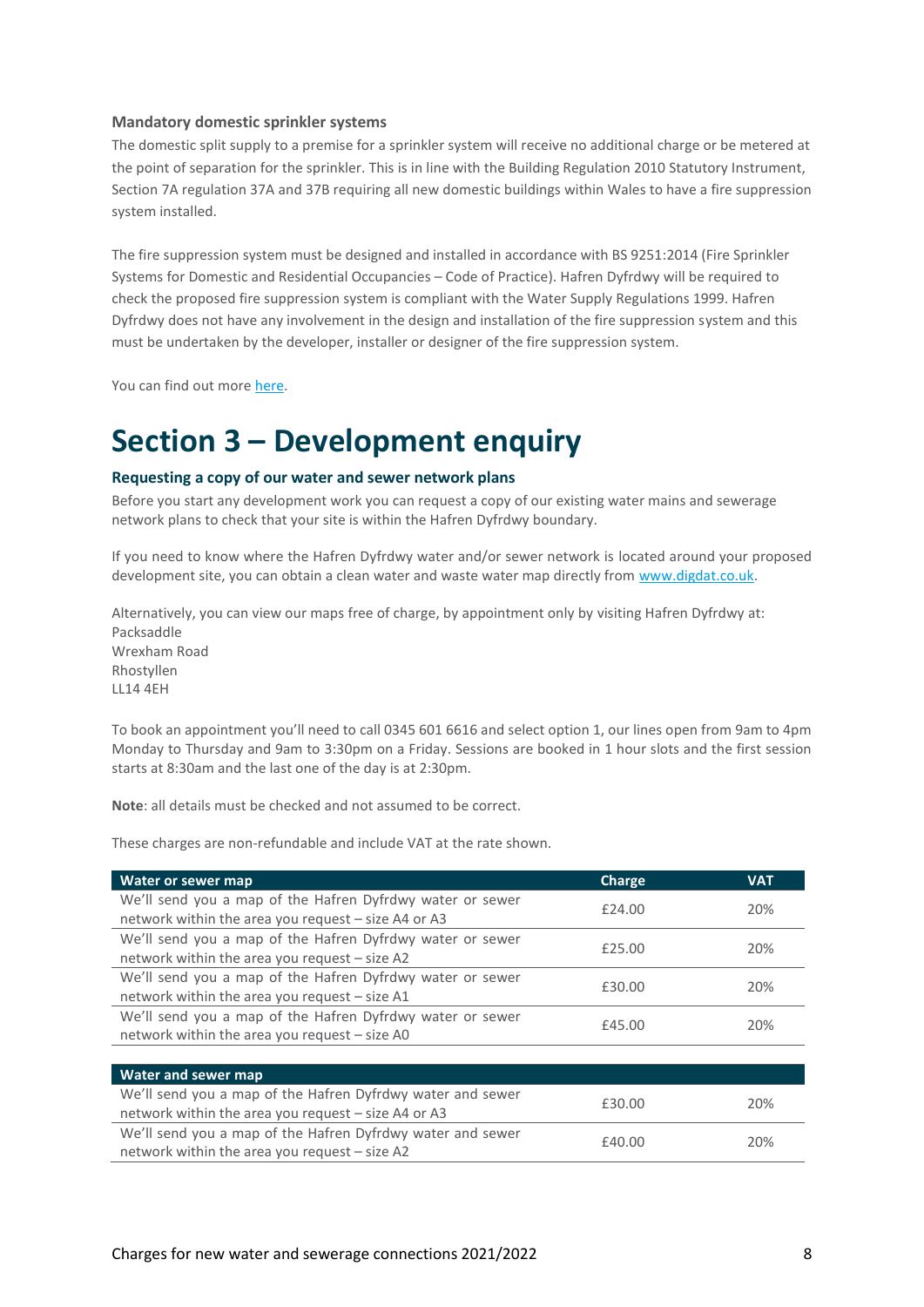| We'll send you a map of the Hafren Dyfrdwy water and sewer | £50.00 | 20% |
|------------------------------------------------------------|--------|-----|
| network within the area you request – size A1              |        |     |
| We'll send you a map of the Hafren Dyfrdwy water and sewer | £80.00 | 20% |
| network within the area you request $-$ size A0            |        |     |

#### **Pre development/ Pre-planning enquiry**

A pre-development/ pre-planning enquiry is used to find out if our existing network can supply your proposed development with water and take away your proposed sewerage flows. It'll also confirm if your development will affect existing Hafren Dyfrdwy assets.

An enquiry is normally for larger development sites prior to full planning permission being granted or for large commercial properties that will have a high water usage.

These charges are non-refundable and include VAT at the rate shown.

| Development enquiry water                                                                                                           | <b>Charge</b> | <b>VAT</b> |
|-------------------------------------------------------------------------------------------------------------------------------------|---------------|------------|
| We'll let you know if our network is able to supply your proposed<br>development site with water                                    | £185.22       | 20%        |
| <b>Development enquiry waste</b>                                                                                                    |               |            |
| We'll let you know if our network is able to receive the flows from<br>your proposed development site                               | £198.30       | 20%        |
|                                                                                                                                     |               |            |
| Development enquiry water & waste                                                                                                   | <b>Charge</b> | <b>VAT</b> |
| We'll let you know if our network is able to supply your proposed<br>development site with water and our network is able to receive | £326.71       | 20%        |
| the flows from your proposed development site                                                                                       |               |            |

# **Section 4 – New water mains installed by Hafren Dyfrdwy**

### **Application fee**

The charges below relate to the installation of a new water main by Hafren Dyfrdwy.

When you've completed the relevant application form, please provide it to us along with the application charge shown in the table below along with any supporting information.

These charges are non-refundable and where applicable include VAT at the rate shown in the tables below.

| New water main - requisition                                      | Charge    | <b>VAT</b> |
|-------------------------------------------------------------------|-----------|------------|
| We'll send you a detailed breakdown of the charges for your       |           |            |
| chosen lay option. If you haven't yet decided we'll send you the  | £1.781.92 | 20%        |
| charges for all options allowing you to make an informed decision |           |            |
| on how you want to proceed                                        |           |            |

#### **Water mains - reapplying**

When a quote has expired and there's been no changes to the design or layout, you'll need to send us the below charge so that we can send you up to date charges and amended agreements which will be valid for 6 months. This is a non-refundable charge and includes VAT at the rate shown.

| Requote for a water main                              | <b>Charge</b> | 'Unit       | VAT |
|-------------------------------------------------------|---------------|-------------|-----|
| We'll send you updated charges and amended agreements | £557.67       | Per         | 20% |
|                                                       |               | application |     |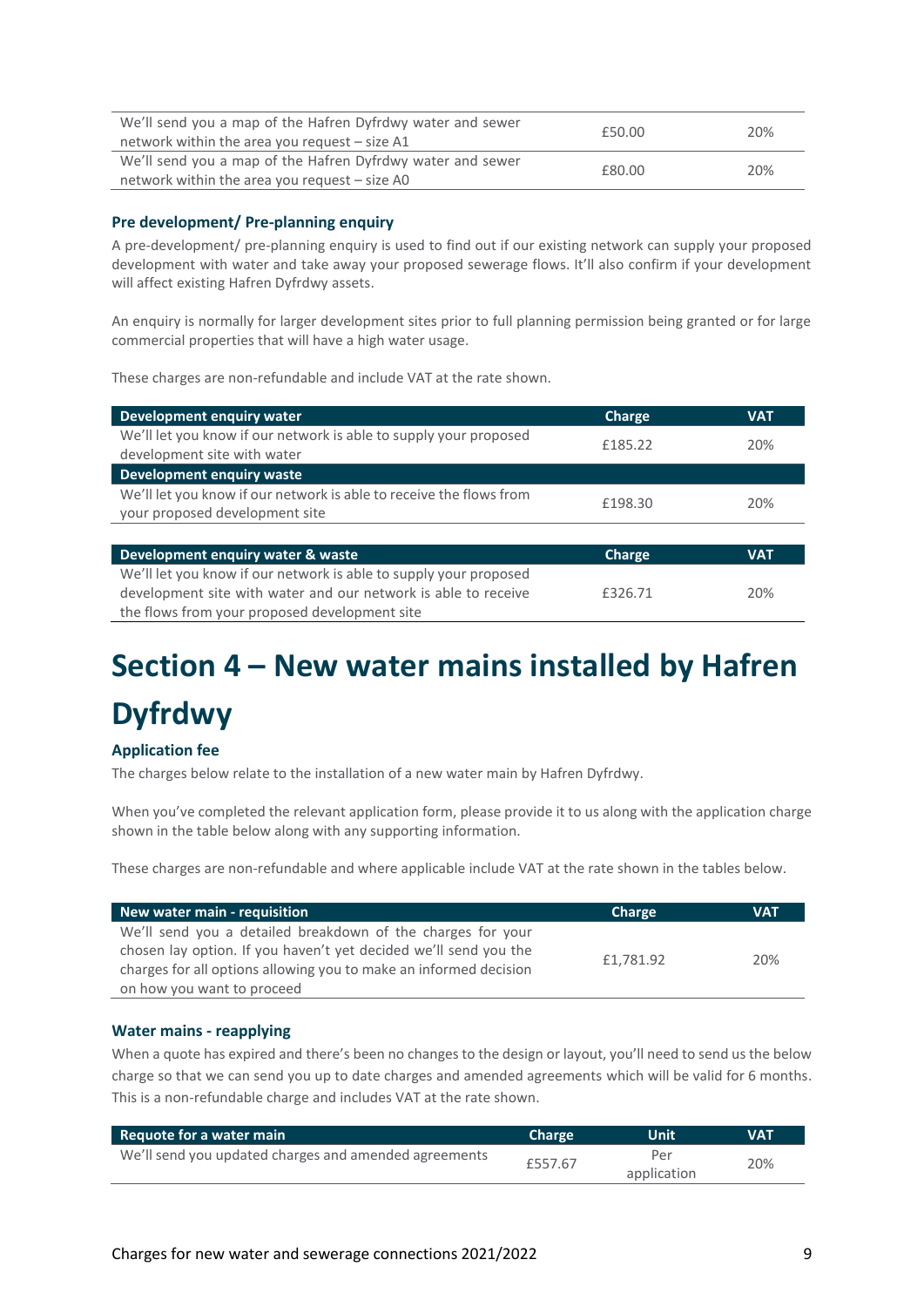| Requote for a water service connection onto a new main | <b>Charge</b> | 'Uniti     | <b>VAT</b> |
|--------------------------------------------------------|---------------|------------|------------|
| We'll send you updated charges for a 25/32mm water     | £3.97         | Per        |            |
| service connection                                     |               | connection | 20%        |

When a quote has expired and there has been change in detail and design, including the availability of soil reports that were not previously submitted , you'll need to send us a new application form and application fee so that we can send you up to date charges and new design and agreements which will be valid for 6 months.

# **Section 5 – New water mains not installed by Hafren Dyfrdwy (self lay)**

The charges below relate to the installation of a new water main by a self lay provider.

When you've completed the relevant application form please return it with the application fee shown in the table below and include the necessary supporting information.

These charges are non-refundable and where applicable include VAT at the rate shown in the tables below

| <b>Point of connection enguiry - water</b>                        | <b>Charge</b> | <b>VAT</b> |
|-------------------------------------------------------------------|---------------|------------|
| We'll let you know if our network is able to supply your proposed | £185.22       | 20%        |
| development site with water                                       |               |            |

| New water main - Self Lay                                           | Charge    | <b>VAT</b> |
|---------------------------------------------------------------------|-----------|------------|
| <b>Hafren Dyfrdwy design</b>                                        |           |            |
| We'll send you a detailed breakdown of the charges, including those | £1,781.92 | 20%        |
| for both contestable and non-contestable works, the income offset   |           |            |
| value, and a copy of the approved design we have created            |           |            |
| Self Lay design (approval)                                          |           |            |
| We'll send you a detailed breakdown of the charges, including those |           |            |
| for both contestable and non-contestable works, the income offset   | £0.00     | $0\%$      |
| value, and a copy of your design that we have vetted and approved   |           |            |

| <b>Agreement charge</b>                                                   | <b>Charge</b> | <b>Unit</b>    | <b>VAT</b>         |
|---------------------------------------------------------------------------|---------------|----------------|--------------------|
| Supply of revised Agreement                                               | £214.77       | Per agreement  | $0\%$              |
|                                                                           |               |                |                    |
| <b>Administration charge</b>                                              | Charge        | <b>Unit</b>    | <b>VAT</b>         |
| Administration charge including meter delivery                            | £100.05       | Per connection | At rate applicable |
|                                                                           |               |                |                    |
| Administration charge excluding bulk meter<br>delivery                    | Charge        | <b>Unit</b>    | <b>VAT</b>         |
| Administration charge payable if bulk meter delivery<br>has been selected | £44.98        | Per connection | At rate applicable |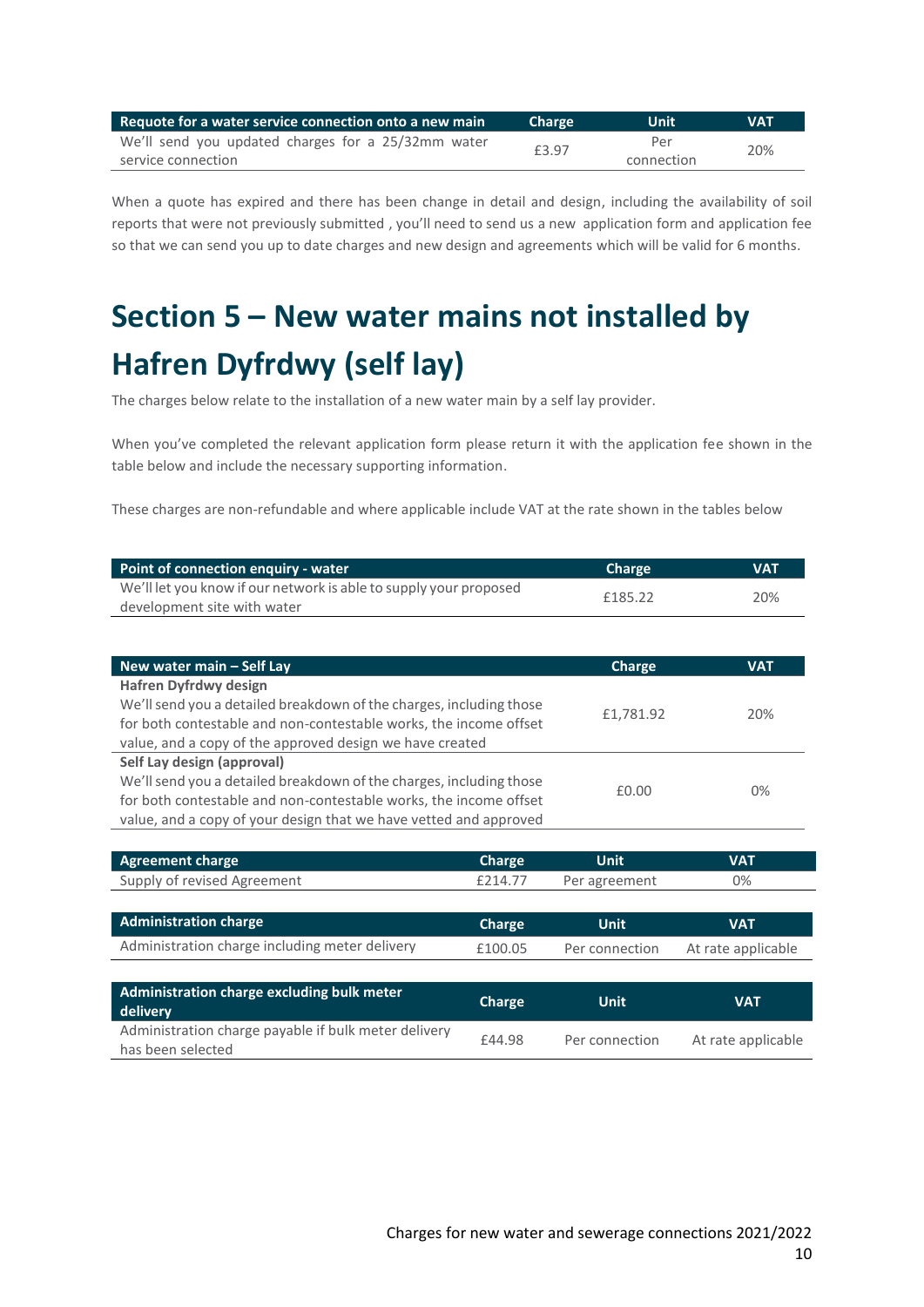# **Section 6 – New water mains not installed by Hafren Dyfrdwy (NAV)**

If you're a NAV company seeking to become the appointee for a site that's currently in our area, you'll need some information from us as the incumbent water and/or waste water company to support your application to Ofwat. This may include confirmation of whether we serve properties within the site, setting up a bulk agreement and providing a bulk connection for water and/or wastewater. The application fees and charges are aligned to the equivalent services provided to other customers.

For NAV related queries, including details of how to apply for the services below, please email NAVenquiries@hdcymru.co.uk

#### **Requesting a copy of our water and sewer network plans**

Before you start any development work you can request a copy of our existing water mains and sewerage network plans to check that your site is within the Hafren Dyfrdwy boundary.

We have a library of maps covering our water mains and sewerage network. You can request copies by visiting [https://linesearchbeforeudig.co.uk/.](https://linesearchbeforeudig.co.uk/)

Alternatively you can view our maps free of charge, by appointment only by visiting Hafren Dyfrdwy at: Packsaddle Wrexham Road Rhostyllen LL14 4EH

To book an appointment you'll need to call 0345 601 6616 and select option 1, our lines open from 9am to 4pm Monday to Thursday and 9am to 3:30pm on a Friday. Sessions are booked in 1 hour slots and the first session starts at 8:30am and the last one of the day is at 2:30pm.

**Note**: all details must be checked and not assumed to be correct.

These charges are non-refundable and include VAT at the rate shown.

| Water or sewer map                                        | Charge | <b>VAT</b> |
|-----------------------------------------------------------|--------|------------|
| We'll send you a map of the Hafren Dyfrdwy water or sewer | £24.00 | 20%        |
| network within the area you request - size A4 or A3       |        |            |
| We'll send you a map of the Hafren Dyfrdwy water or sewer | £25.00 | 20%        |
| network within the area you request - size A2             |        |            |
| We'll send you a map of the Hafren Dyfrdwy water or sewer | £30.00 | 20%        |
| network within the area you request - size A1             |        |            |
| We'll send you a map of the Hafren Dyfrdwy water or sewer | £45.00 | 20%        |
| network within the area you request - size A0             |        |            |

| Water and sewer map                                        |        |     |
|------------------------------------------------------------|--------|-----|
| We'll send you a map of the Hafren Dyfrdwy water and sewer | £30.00 | 20% |
| network within the area you request - size A4 or A3        |        |     |
| We'll send you a map of the Hafren Dyfrdwy water and sewer | £40.00 | 20% |
| network within the area you request - size A2              |        |     |
| We'll send you a map of the Hafren Dyfrdwy water and sewer |        |     |
| network within the area you request - size A1              | £50.00 | 20% |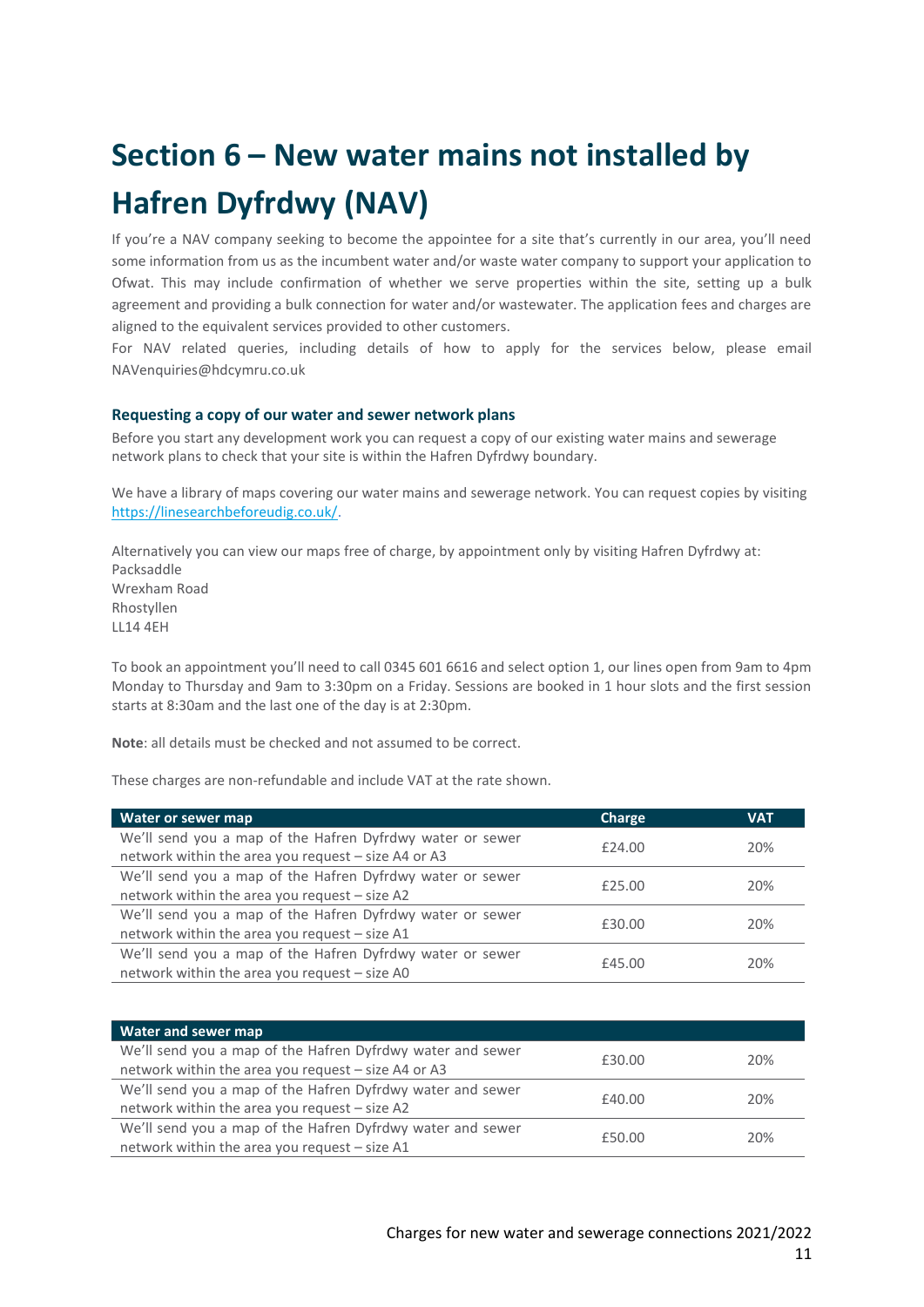| We'll send you a map of the Hafren Dyfrdwy water and sewer | £80.00 | 20% |
|------------------------------------------------------------|--------|-----|
| network within the area you request – size A0              |        |     |

#### **Site served assessment**

To support your application to Ofwat under the 'unserved' criteria you will need to understand whether your proposed NAV site is currently served or unserved. If you send us an enquiry, we will check our records and confirm the status.

Please do send us a plan showing the NAV site boundary on an OS background, stating the services requiring assessment (i.e. water, wastewater, surface water). On brownfield development sites, if there are existing premises within the NAV boundary, please provide any available details of the properties and disconnection plans. Please send all enquiries to NAVenquiries@hdcymru.co.uk

| Site served assessment                                          | Charge |
|-----------------------------------------------------------------|--------|
| We will send you a letter confirming whether the site is served | £0.00  |

#### **Pre-development/Pre-planning enquiry**

These charges are non-refundable and include VAT at the rate shown.

| Point of connection enquiry - water                                                                                                                                                  | Charge  | <b>VAT</b> |
|--------------------------------------------------------------------------------------------------------------------------------------------------------------------------------------|---------|------------|
| We'll let you know if our network is able to supply your proposed<br>development site with water                                                                                     | £185.22 | 20%        |
|                                                                                                                                                                                      |         |            |
| Point of discharge enquiry - waste                                                                                                                                                   |         |            |
| We'll let you know if our network is able to receive the flows from<br>your proposed development site                                                                                | £198.30 | 20%        |
|                                                                                                                                                                                      |         |            |
| Point of connection enquiry - water & waste                                                                                                                                          | Charge  | <b>VAT</b> |
| We'll let you know if our network is able to supply your proposed<br>development site with water and our network is able to receive<br>the flows from your proposed development site | £326.71 | 20%        |

#### **Bulk agreements**

If we're providing bulk water and/or wastewater connections to supply your site, we'll need to enter into a bulk supply and/or bulk discharge agreement. You can send us a request and we will complete and issue a bulk agreement.

You can request a bulk agreement by emailing us at NAVenquiries@hdcymru.co.uk

| <b>Bulk agreements</b>                      | <b>Charge</b> |
|---------------------------------------------|---------------|
| We'll prepare and send you a bulk agreement | £0.00         |

#### **Bulk water connection – mains application**

When you're ready for your bulk connection you'll need to make a separate mains requisition application to obtain an offer letter containing a design and quotation for the offsite work required to provide the bulk connection to your boundary. When you've completed the application form, please send it to us along with the application charge shown in the table below accompanied with any supporting information.

These charges are non-refundable and where applicable include VAT at the rate shown in the tables below.

| New water main $-$ requisition / bulk water connection      | <b>Charge</b> | <b>VAT</b> |
|-------------------------------------------------------------|---------------|------------|
| We'll send you a design and quotation for the offsite works | £1.781.92     | 20%        |
| necessary to bring a bulk connection to your site boundary  |               |            |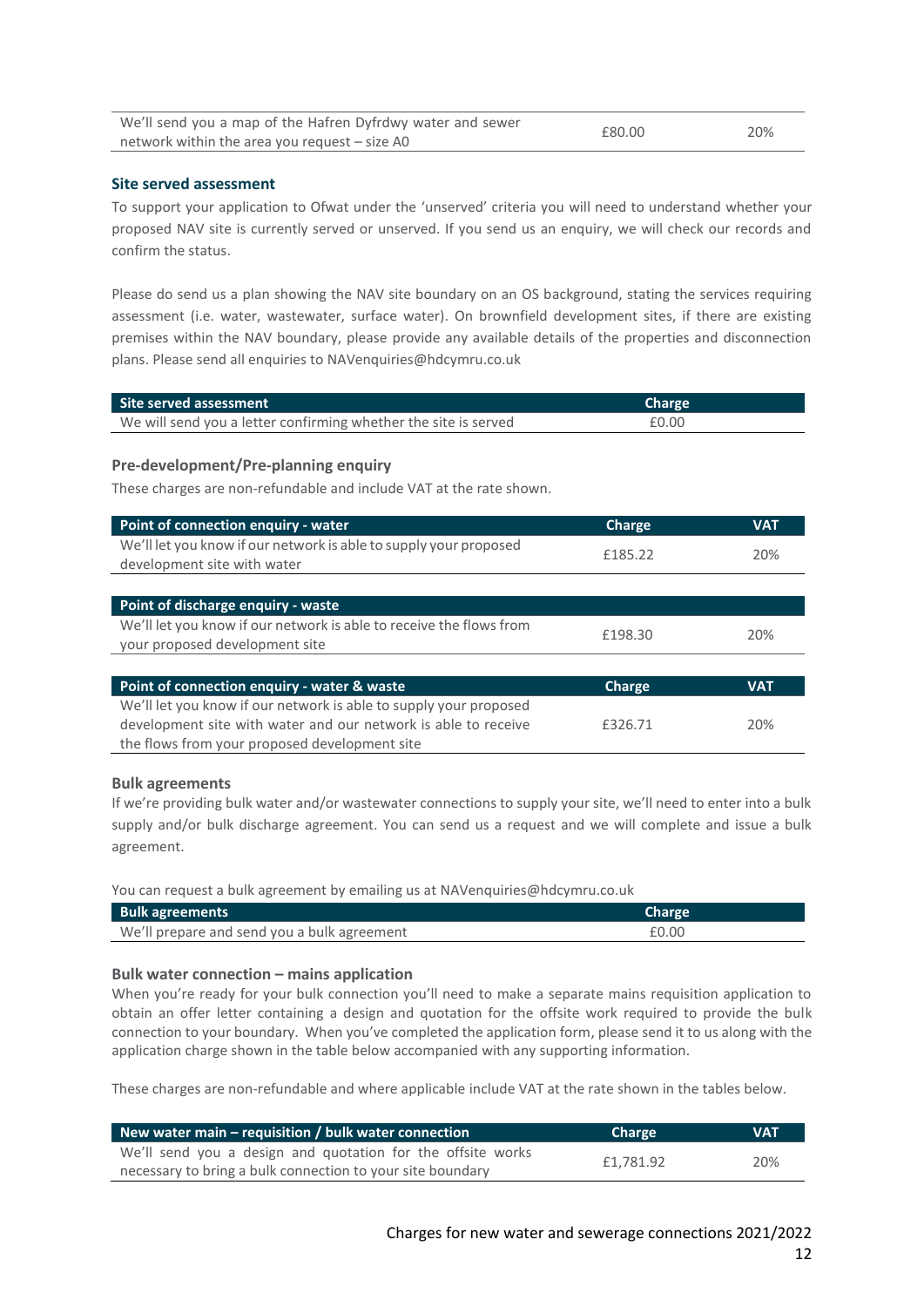#### **Bulk discharge – sewer connection applications**

Our response to your initial NAV enquiry will identify a suitable point of discharge for your site. When you are ready to make your bulk sewer connection to our network, you'll need to apply for approval to connect using the S106 sewer connection application process. When you've completed the application form, please send it to us along with the application charge shown in the table below accompanied with any supporting information.

These charges are non-refundable and where applicable include VAT at the rate shown in the tables below.

| <b>VAT</b> |
|------------|
|            |
|            |
| $0\%$      |
|            |
|            |
|            |
|            |
|            |
|            |
| $0\%$      |
|            |
|            |
|            |

## **Section 7 – Diversions**

#### **Application fee**

A developer can ask Hafren Dyfrdwy to alter or move a water asset so as to allow the development of a site. The charges for the diversion of a water asset are made up of those elements needed to recover the reasonable costs incurred by Hafren Dyfrdwy as a result of completing the diversion.

When you've completed the relevant application form please return it with the application fee shown:

| Diversion of a water asset                                                                                                                                                                                                                                                                                                                                                                                                                                  | Charge    | <b>VAT</b> |
|-------------------------------------------------------------------------------------------------------------------------------------------------------------------------------------------------------------------------------------------------------------------------------------------------------------------------------------------------------------------------------------------------------------------------------------------------------------|-----------|------------|
| Budget estimate - we'll send you an indicative cost estimate for<br>the diversions works. This will need to be upgraded to a full cost<br>estimate if you wish to proceed to construction or require a<br>drawing showing the proposed diversion route                                                                                                                                                                                                      | £689.35   | 20%        |
| Full cost estimate $-$ we'll send you a drawing showing the<br>proposed route of the diversion and an estimate which needs to<br>be accepted and paid to progress to construction. If you have had<br>a budget application, you'll only be required to pay the difference<br>to uplift to a full cost estimate                                                                                                                                              | £1,781.92 | 20%        |
|                                                                                                                                                                                                                                                                                                                                                                                                                                                             |           |            |
|                                                                                                                                                                                                                                                                                                                                                                                                                                                             |           |            |
| Diversion of a sewer asset                                                                                                                                                                                                                                                                                                                                                                                                                                  | Charge    | <b>VAT</b> |
| When you apply to divert a sewer, we'll complete an assessment<br>of your proposals and advise if a diversion can be undertaken.<br>We'll also tell you if you can complete the diversion under a self-<br>lay agreement. If your diversion can be completed in this manner,<br>we'll assess your proposed design and provide comments.<br>Once any design amendments, if any, have been completed we'll<br>send you a Technical Compliance an advise fees. | £636.39   | 20%        |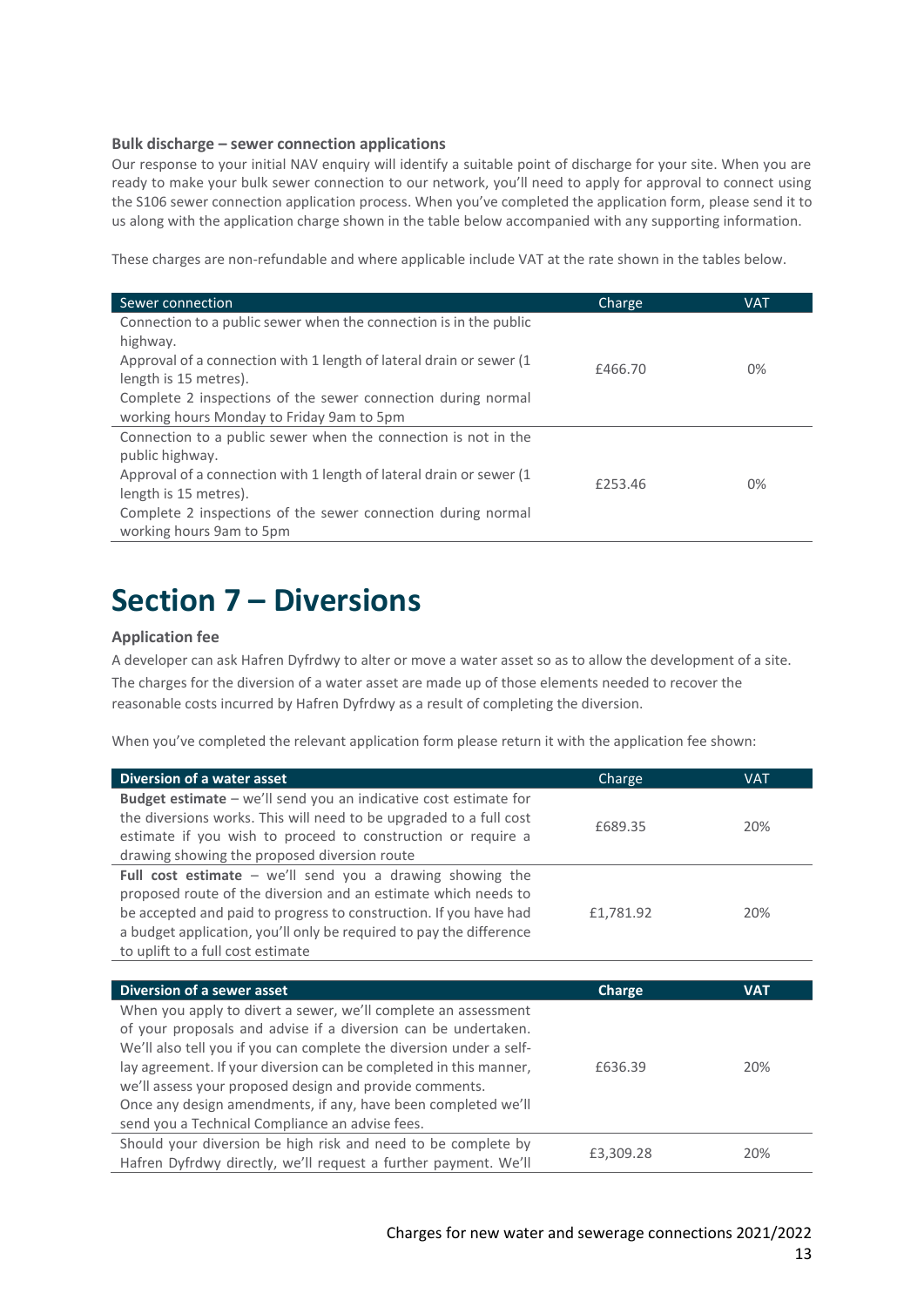then complete a design review and provide a offer detailing our costs and timescales for delivery.

### **Section 8 – Sewer connection charges**

The charges below apply to lateral drain and sewer connections self-constructed by the applicant. Please note that legislation in Wales mandates that you may not connect to the public sewer until you have a S104 agreement in place. Please see our website for further information and section 8 for relevant charges. The fees in this section cover the costs of progressing your application and where required by law, adopting the sewer or lateral drain. They're payable at the time of application and are outside the scope for VAT purposes.

When you've completed the relevant application form, please return it with the correct application fee (shown below) and information required.

| Sewer requisition                                                                                                                                                                                                                                                                          | Charge    | <b>VAT</b> |
|--------------------------------------------------------------------------------------------------------------------------------------------------------------------------------------------------------------------------------------------------------------------------------------------|-----------|------------|
| We'll complete a preliminary investigation and design and send<br>you a quote for the bespoke charges                                                                                                                                                                                      | £3,309.28 | 20%        |
|                                                                                                                                                                                                                                                                                            |           |            |
| <b>Sewer connection</b>                                                                                                                                                                                                                                                                    | Charge    | <b>VAT</b> |
| Connection to a public sewer when the connection is in the public<br>highway.<br>Approval of a connection with 1 length of lateral drain or sewer (1<br>length is 15 metres).<br>Complete 2 inspections of the sewer connection during normal<br>working hours Monday to Friday 9am to 5pm | £466.70   | $0\%$      |
| Connection to a public sewer when the connection is not in the<br>public highway.<br>Approval of a connection with 1 length of lateral drain or sewer (1)<br>length is 15 metres).<br>Complete 2 inspections of the sewer connection during normal<br>working hours 9am to 5pm             | £253.46   | $0\%$      |
| Application for an indirect connection to a private drain, with the<br>owner's permission, that discharges to the private sewer.<br>Approval of an in-direct sewer connection                                                                                                              | £108.61   | 0%         |

| <b>Build over (Sewer only)</b>                        | Charge         | <b>VAT</b> |
|-------------------------------------------------------|----------------|------------|
| Self-certification                                    | £65.00         | 0%         |
| <b>Build Over Agreement</b>                           | £169.50        | $0\%$      |
| Class 1 - Up to and including 150mm sewers            |                |            |
| <b>Build Over Agreement</b>                           |                | $0\%$      |
| Class 2 - Class 2 - 225mm - 300mm sewers              | £194.70        |            |
| <b>Build Over Agreement</b>                           |                | $0\%$      |
| Class 3 - Sewers > 300mm or non-domestic developments | <b>Bespoke</b> |            |

| <b>Repeat inspection</b>                                       | <b>Charge</b> | Unit       | <b>VAT</b> |
|----------------------------------------------------------------|---------------|------------|------------|
| Repeat inspection within normal working hours Monday to Friday | £98.81        | Per        | $0\%$      |
| $9am - 5pm$                                                    |               | inspection |            |
| Repeat inspection outside of normal working hours Monday -     | £131.30       | Per        | 0%         |
| Friday before 9am and after 5pm                                |               | inspection |            |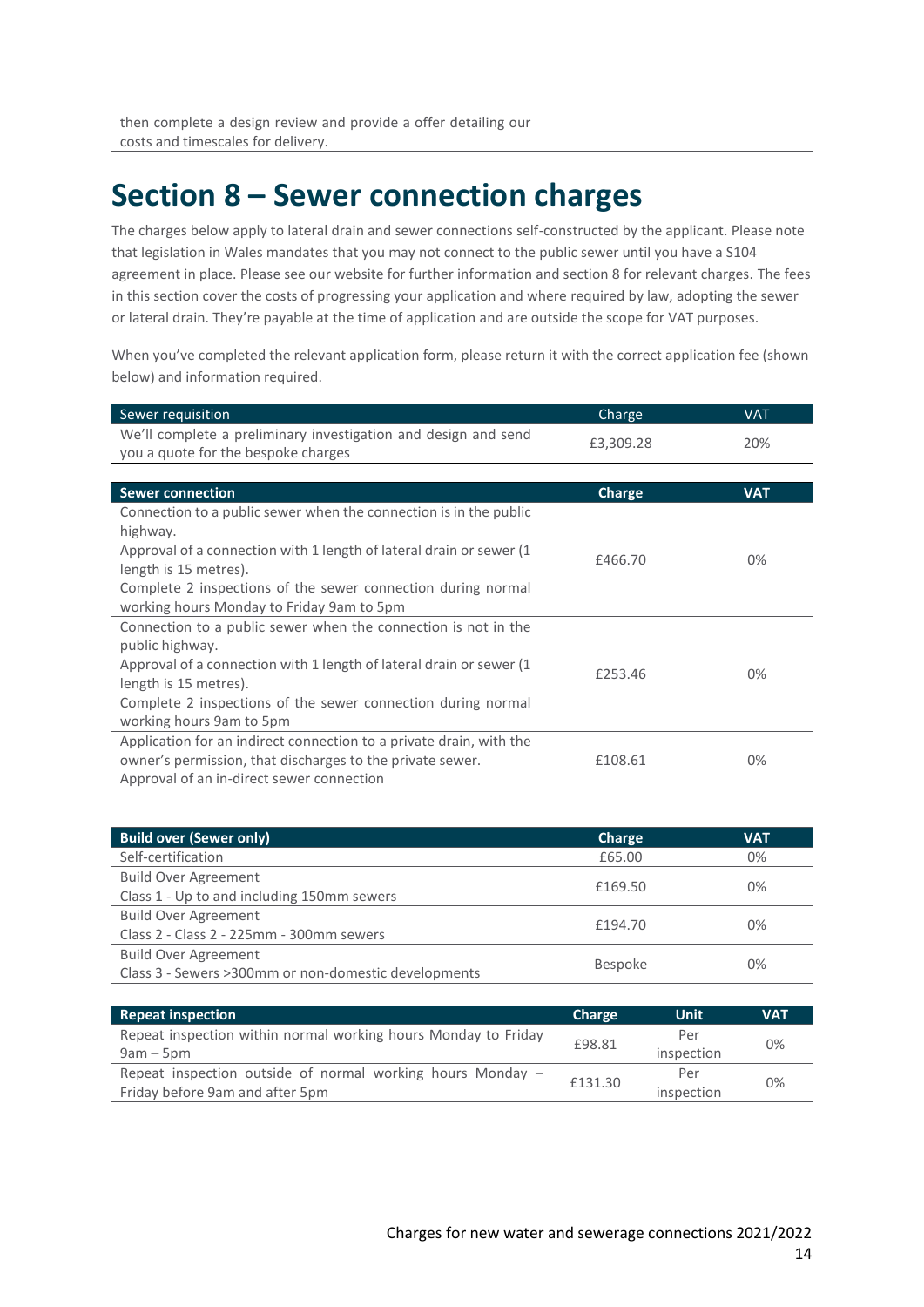#### **Sewer connection - reapplying**

When an approval has expired or there has been a change in detail and design, you'll need to send us another application form so that we can send you up to date charges. Again, this is a non-refundable charge and there is no VAT payable.

| Approval following a design change or second submission | <b>Charge</b> | <b>VAT</b> |
|---------------------------------------------------------|---------------|------------|
| We'll send you a new approval                           | £108.61       | 0%         |

We'll visit the site if required to assess your requirements including any potential traffic management costs, the impact this has on our network and what's required to complete the connection. We'll send you a breakdown of the costs for making the connection.

## **Section 9 – Development sewerage charges**

Where you need to offer a sewer for adoption under S104, divert a sewer under S185 or request that we requisition you a sewer under S98, you can find the relevant charges below.

When you've completed the relevant application form please return it with the correct application fee (shown below) and information required.

These charges are non-refundable and where applicable include VAT at the rate shown in the tables below:

| Initial deposit for sewer/lateral drain requisitions                                                                                                                                                                                                                                                                                                                                                                                                              | Charge    | <b>VAT</b> |
|-------------------------------------------------------------------------------------------------------------------------------------------------------------------------------------------------------------------------------------------------------------------------------------------------------------------------------------------------------------------------------------------------------------------------------------------------------------------|-----------|------------|
| We'll complete a preliminary investigation and design and send<br>you a quote for the bespoke charges.                                                                                                                                                                                                                                                                                                                                                            | £3,309.28 | 20%        |
|                                                                                                                                                                                                                                                                                                                                                                                                                                                                   |           |            |
| Diversion of a public sewer                                                                                                                                                                                                                                                                                                                                                                                                                                       | Charge    | <b>VAT</b> |
| When you apply to divert a sewer we will complete an<br>assessment of your proposals and advise if a diversion can be<br>undertaken. We'll also tell you if you can complete the diversion<br>under a self-lay agreement. If your diversion can be completed<br>in this manner, we'll assess your proposed design and provide<br>comments.<br>Once any necessary design amendments have been completed<br>we'll send you Technical Compliance and advise of fees. | £636.39   | 20%        |
| Should your diversion be high risk and need to be completed by<br>Hafren Dyfrdwy directly, we'll may request a further payment.<br>We'll then complete a design review and provide an offer<br>detailing our costs and timescales for delivery.                                                                                                                                                                                                                   | £3,309.28 | 20%        |

The fees are non-refundable once we have completed the assessment but will become part of the final cost of the completed sewer diversion once constructed.

#### **Sewer/lateral drain adoption fees**

| Inspection fees                                  | Charge            |
|--------------------------------------------------|-------------------|
| Estimated cost of construction less than £20,000 | £500.00           |
| Estimated cost of construction more than £20,000 | 2.5% of estimated |
|                                                  | construction cost |
| Estimated cost of construction less than £10,000 | £254.47           |